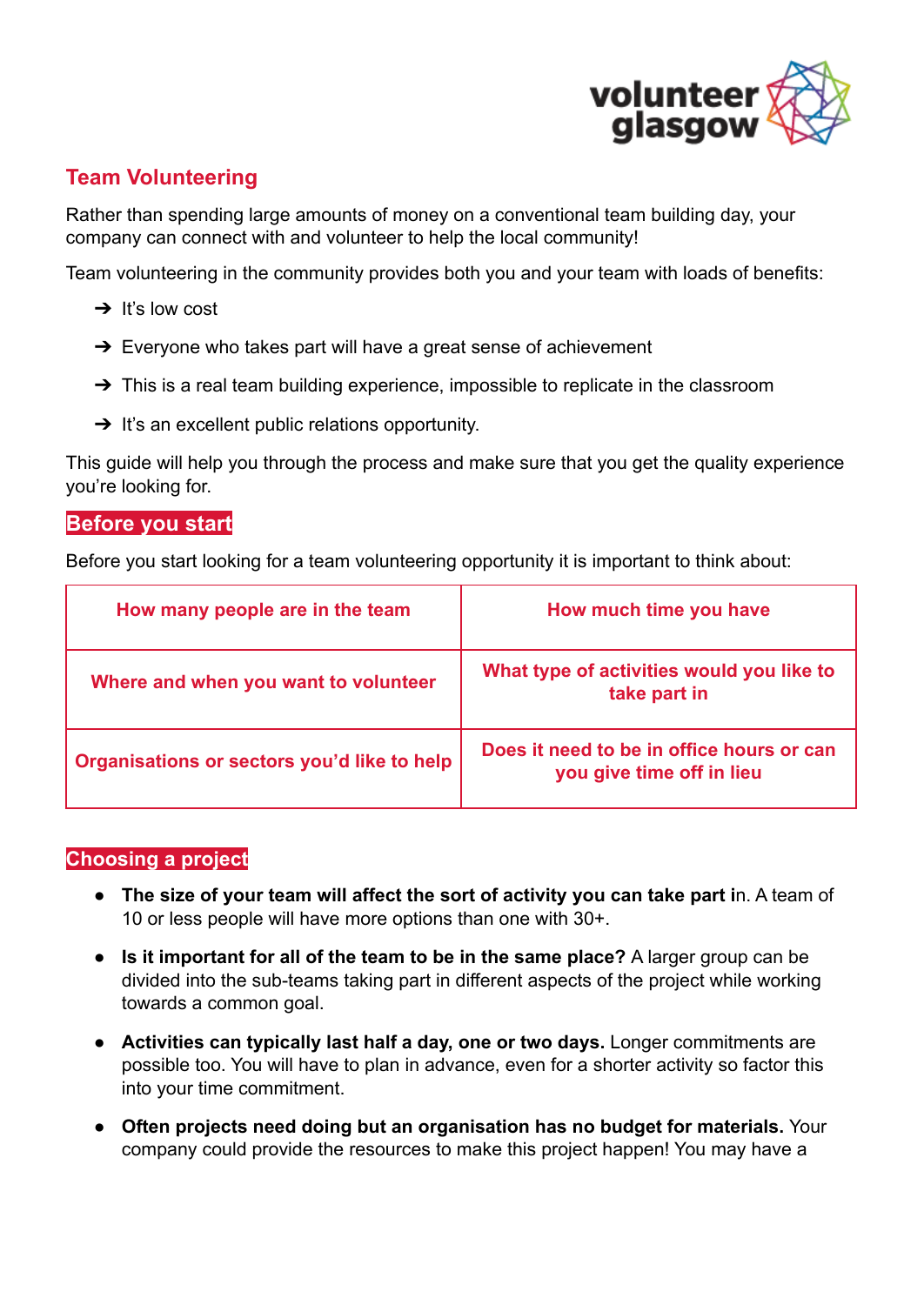

budget to pay for these materials, or your team could look into sourcing third party donations and organising fundraising events.

### **Safety & Insurance**

- **The safety of the team when undertaking a project is paramount**. Talk to the organisation you are volunteering with to make sure that any equipment supplied is safe, and PPE is provided.
- **Your team will not be expected to have specialist skills.** You may have useful DIY skills but it is unrealistic to expect teams to rewire electrics, for example. Make sure you don't agree to work that you cannot complete safely and within the skill set of the volunteers.
- **Any organisation engaging volunteers must provide suitable insurance cover.** You should check with the organisation that they have volunteer's insurance in place for one off volunteering events.

#### **Success is in the detail**

- **You might want to visit the project first to check out what you'll be doing.** This is a good chance to meet an organisation, find out how to get to site and consider what materials you might need to get hold of.
- **It adds loads of value to the activity if you can arrange for the host organisation to provide an introduction to the project** on the day of volunteering, a tour of the site and maybe even a chance to meet beneficiaries or other volunteers. Arrange this with the organisation before the day.
- **A quick induction to the activity by the organisation will help put people at ease.** Members of the team may be nervous about taking part in the activity, working in specific environments or with certain groups.
- **Make sure that you have exchanged full contact details** with the organisation in case of any last minute changes.
- **The organisation for which you are volunteering should be able to supply you with refreshments.** If this is not possible, you may want to look into arranging catering for your team, or encourage them to bring their own.

#### **What to do next**

- → You can view the list of one-off/event/team opportunities on our website. If you cannot see something that you are interested in, get in touch.
- → We can advertise the skill set/availability of your team to our network of community groups, across Glasgow, via our regular email bulletins.
- → Use the checklist overleaf to help you plan a successful team volunteering opportunity!
- → If you do not have the capacity to plan your Team Volunteering activity, we can help. We will need to charge you an appropriate fee to cover our costs so please contact us on 0141 226 3431 or info@volunteerglasgow.org to discuss your requirements.